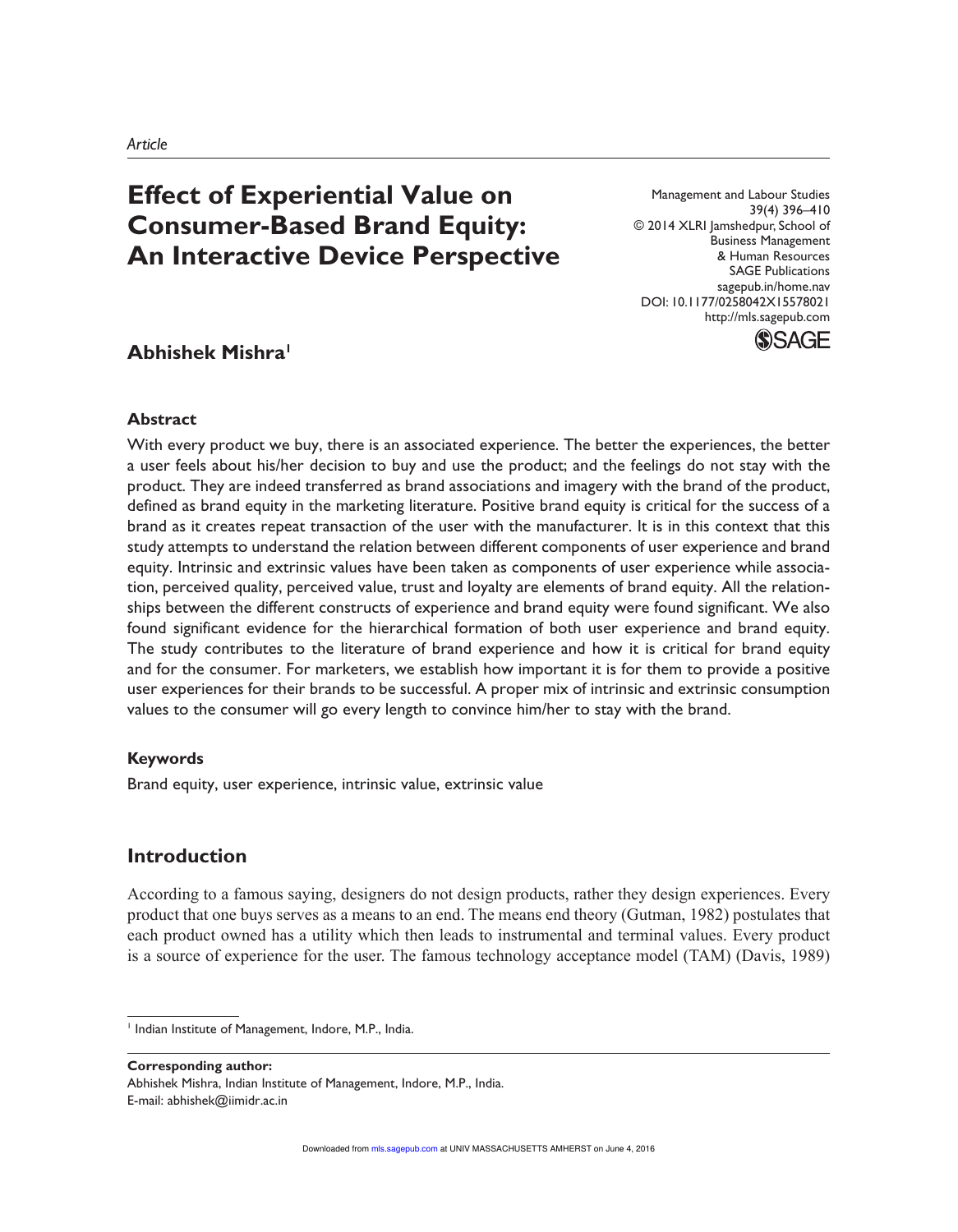emphasizes how perceived usefulness and perceived ease of use are precursors to prolonged usage of a product by the user. In other words, positive user experience does have a long-term effect on the intention of a consumer to keep using or belonging to a brand. One of the measures to understand such a behaviour is measured by the consumer-based brand equity. Aaker (1991) defines brand equity as 'a set of brand assets and liabilities linked to a brand, its name and symbol that add to or subtract from the value provided by a product or service to a firm/or to that firm's customers' in his seminal work Managing Brand Equity (1991). On the other hand, Keller (1998) defines it as 'the differential effect of brand knowledge on consumer response to the marketing of the brand'. Though both the outlooks are slightly different, they refer to a positive attitude of a person towards a brand which in turn leads to his propensity of repeat purchase. Keller (1998) further posits that building brand equity entails creating product performance, positive brand imagery and user feelings towards the product. While brand performance derives its meaning from internal functional attributes and superiority, brand imagery is composed of social meaning that is ascribed to the user of the product. Finally, Keller refers to brand feelings as the emotional response of the user generated from product usage. Keller's antecedents of creating positive consumer-based brand equity gel well with the theory of customer value (Woodruff, 1997). Woodruff posits that 'Implementing the value concept influences the image that comes to a customer's mind when he or she thinks about the seller's brand. An image that is responsive to customers' desired value is likely to become a core influence on the brand's equity'. Consequently, we make an endeavour to understand the relationship between consumer value/experience and brand equity.

# **Research Objectives**

According to Holbrook (1999), the exploration of the customer experience actually builds a path to insights into the concept of customer value. Holbrook (1999) defined customer value as an interactive, relativistic, preference experience. Thus, it seems logical to understand user experience from Holbrook's framework. Holbrook (1999) defines consumption value as composed of two components: intrinsic and extrinsic. While intrinsic values are experiences in a personal setting, extrinsic values are derived in the context of a reference group. These values tag well with the antecedents that Keller proposed in the form of performance and social image, respectively. Thus, we propose to study user experience taking Holbrook's framework while understanding brand equity from Aaker (1996) and Yoo and Dontu (2001) framework, which are being composed of brand awareness, association, perceived value, perceived quality, trust and loyalty. In a nutshell, we aim to achieve the following goals in this article:

- 1. Understand the different constructs involved in measuring user experience and brand equity.
- 2. Develop the relationship between constructs of experience and brand equity.

No matter how modern or traditional is a product that we use today, there is always a two-way communication that happens between the product and the user. Everything we use communicates with us in the form of indications/warnings/feedback while we do so with the inputs in the system. None of them have an interactive capability greater than that of the smartphone, one of the most modern tools available to us. Smartphone is defined as 'a mobile phone that is able to perform many of the functions of a computer, typically having a relatively large screen and an operating system capable of running general-purpose applications' by the Oxford Dictionary. They are not only like the microcomputers in our hands (Igbaria Guimaraes, & Davis, 1995; Igbaria, Parasuraman, & Baroudi, 1996)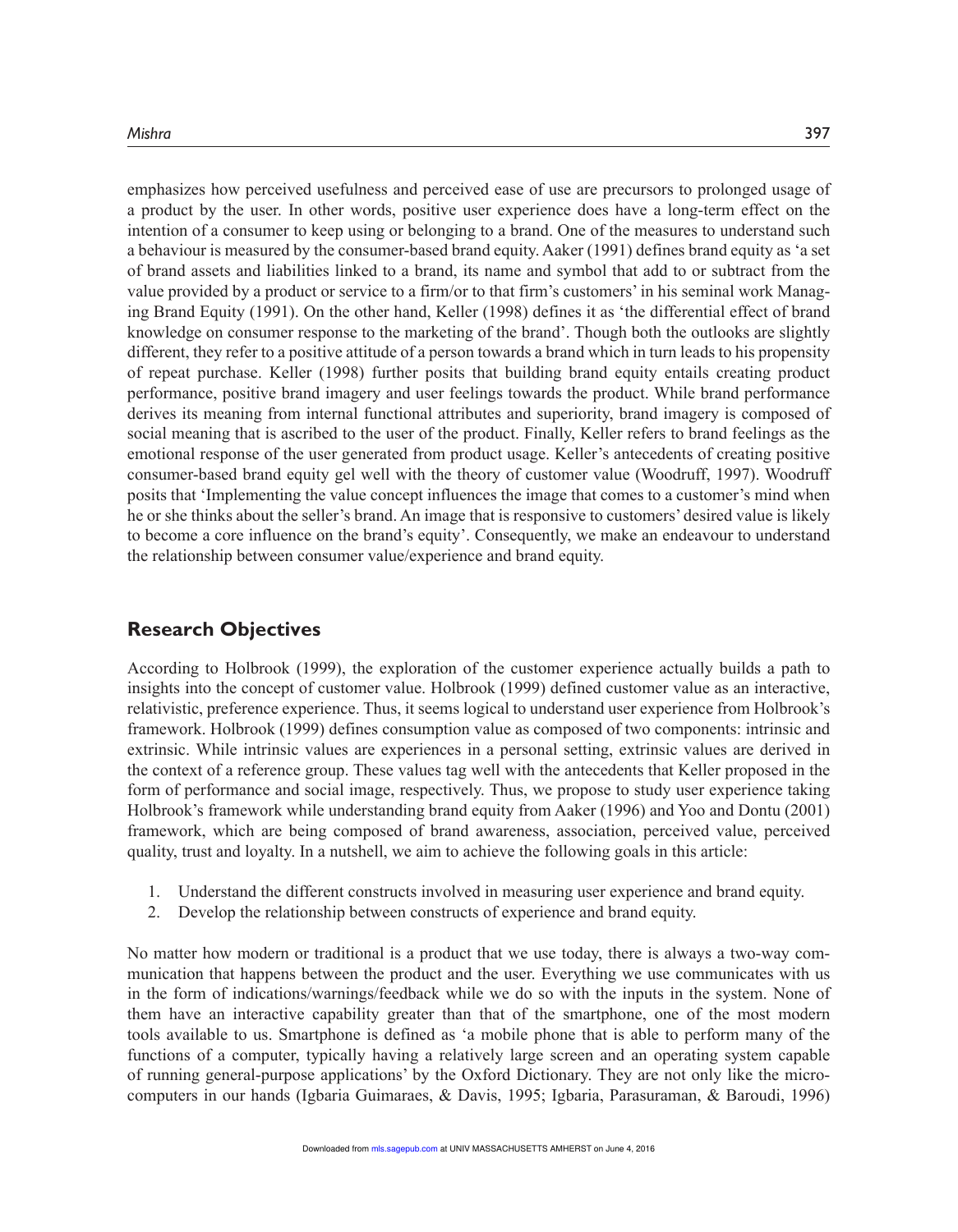replacing PCs and laptops for daily functions like e-mailing, social networking and selected data processing but also act as a personality extension being with the owner  $24 \times 7$  and hence, a tool for self-expression (Dess, Lumpkin, & Eisner, 2006). Thus, the category of smartphones have been chosen to represent the interactive devices in this study. Though there is no specific parameter to define a smartphone, we have taken price as a suitable reference and have taken into consideration the smartphones priced above US \$100.

## **Literature Review**

### *User Experience*

Literature on customer experience talks about two approaches: Emotion approach (Westbrook & Oliver, 1991) and customer value approach (Holbrook, 1994; Mathwick, Malhotra, & Rigdon, 2001). In the first approach, customers' emotions are the mainstay of conceptualizing experience. While in the latter, customers' perceived value is the central point of customers' perceived experience. Holbrook (1999) defined customer value as an interactive, relativistic, preference experience. He further argues that consumption experiences underlie the creation of all customer value. According to his work, Holbrook emphasized that customer experiential approach actually examines the customer value that is attached to the consumption. This means that in order to create customer experience, it is important to identify customer value. Following Holbrook's argument, this study takes the customer value approach in conceptualizing the experience.

### *Dimensions of User Experience*

Information processing lies at the heart of the user–product interaction. The information processing model (Bettmann, 1979) assumes the user to be a rational thinker who uses logic in dealing with day-today purchase and usage situations. Subsequent research, however, points out the natural flaws of the model and proposes that product usage not only involves rational problem solving but also has other consequences for the user in the form of symbolic meanings (Sheth, 1979). In other words, the product not only serves as a means in itself but also as a means to another end—symbolic interpretation of the product in others' eyes (Crilly et al., 2004). Holbrook (1999) considers the former as an intrinsic consumption value and the latter as extrinsic value.

Intrinsic Value: The concept is well embedded in the theory of affordances with Norman (1988) urging designers to make products intuitive. It derives its meaning from cognitive attitude of Rosenberg's tripartite attitude theory and utilitarian value in the context of the theory of experiential consumption. From the theory of planned behaviour vantage point, intrinsic value ensures higher perceived behavioural control making the user interact with the device more frequently and fluently (Ajzen, 1991) assuring user confidence in one's cognitive abilities (Wigfield, Tonks, & Klauda, 2009). As a measure, intrinsic value entails functional value which rotates around efficiency and effectiveness of using a device and subsumes the perceived ease of use and perceived usefulness, from TAM, as a measure of functional value (Boztepe, 2003; Sheng & Teo, 2012;). It is the core requisite of satisfaction from consumption experience (Jordan, 1998). Hassenzahl (2004) conceives it as a source of pragmatic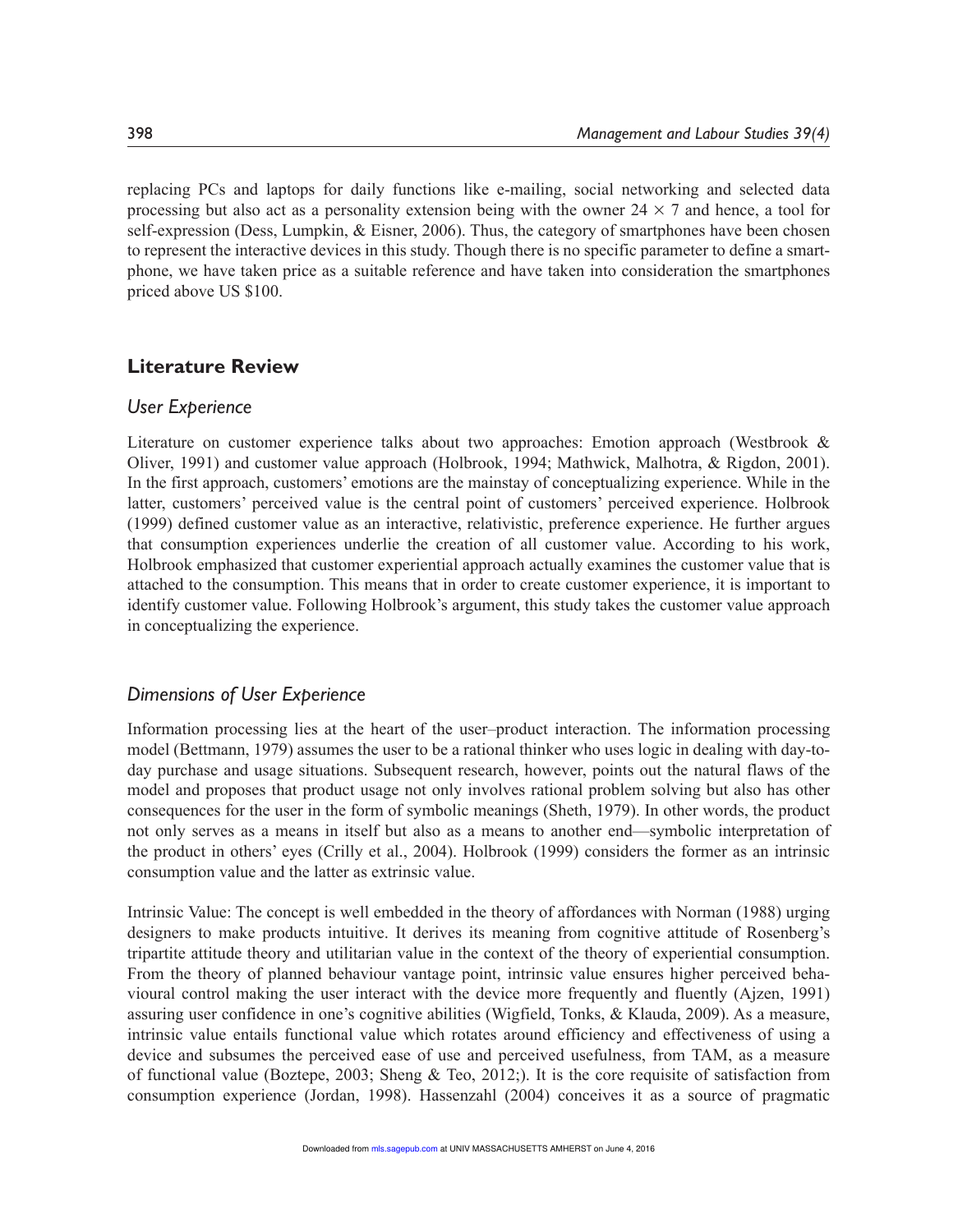quality by quoting that 'a product can be perceived as pragmatic if it provides effective and efficient ways to achieve behavioral goals'.

Extrinsic Value: Owning and using a product always has social consequences. Also referred to as sociability benefit (Leung & Wei, 2000), this is the second value which accrues to the user because of possession of a particular product (Holbrook, 1999, Sheth, Newman, & Gross, 1991). Holbrook (1999) defines extrinsic value as the one derived when consumption behaviour serves as a means of altering the responses of others. Products have an established pedestal as a source of social interpretation by others, and ownerships of such products have a carryover effect on the social impression of the user (McDonagh, Bruseberg, & Haslam, 2002). The user–product association may go to such an extent that he or she starts regarding possessions as parts of the self or as an extension of the self (Belk, 1988). In such a case, the onus of social acceptance and status of the user and the product becomes concomitant. For any product including mobile phones, ownership is an aftermath of the motivation for seeking social identity and value systems clubbed with socio-psychological benefits implying belonging to relevant social and professional groups (Costabile & Addis, 2002; Petruzzellis, 2008).

# *Consumer based Brand Equity*

User experience is critical for a user to connect to a brand. Smartphones are a great source of varied experiences in the modern era. Users form a positive brand impression echoed by a satisfactory user experience and prefer to stay with the brand in the long run (Keller, 2003). From the consumer's perspective, brand equity relates to a consumer's ability to recall and recognize a brand as well as a positive brand imagery and an intention to purchase repetitively (Keller, 2003). Yoo, Donthu, and Lee (2000) define it as the difference in consumer choice between a branded and an unbranded product. Thus, from a manufacturer perspective as well as a consumer perspective, brand equity is the ultimate objective for a manufacturer with all the generated experiences aimed towards it.

# *Dimensions of Brand Equity*

Following Aaker (1991), we have chosen to consider brand equity to be a hierarchical multidimensional construct as different from the overall brand equity. This enables us to not only understand the relative importance of each dimension on the overall consumer-based brand equity but also analyze the exact effect of each dimension of experiential value on each aspect of brand equity to facilitate the marketers and designers equally in targeting the right design combination to generate the maximum consumerbased brand equity. The question lies in which dimensions of brand equity are to be considered for our analyses as our work pertains specifically to the usage context. Scanning through the various definitions of brand equity starting from Farquhar (1989) to Rauyruen, Miller, and Groth (2009), the only study which develops brand equity from a mobile phone perspective is that of Liaogang, Chongyan, and Zi'an (2007) where they have considered only brand loyalty, perceived quality and brand association. However, brand trust has been found to be affecting brand loyalty, an equally important measure of consumerbased brand equity (Chaudhuri & Hobrook, 2001). Hence, to provide rich understanding for gaining maximum consumer acceptance, we undertake all the major dimensions of brand equity found in the literature and define consumer-based brand equity as a hierarchical construct made of brand association, perceived quality, perceived value, brand trust and brand loyalty.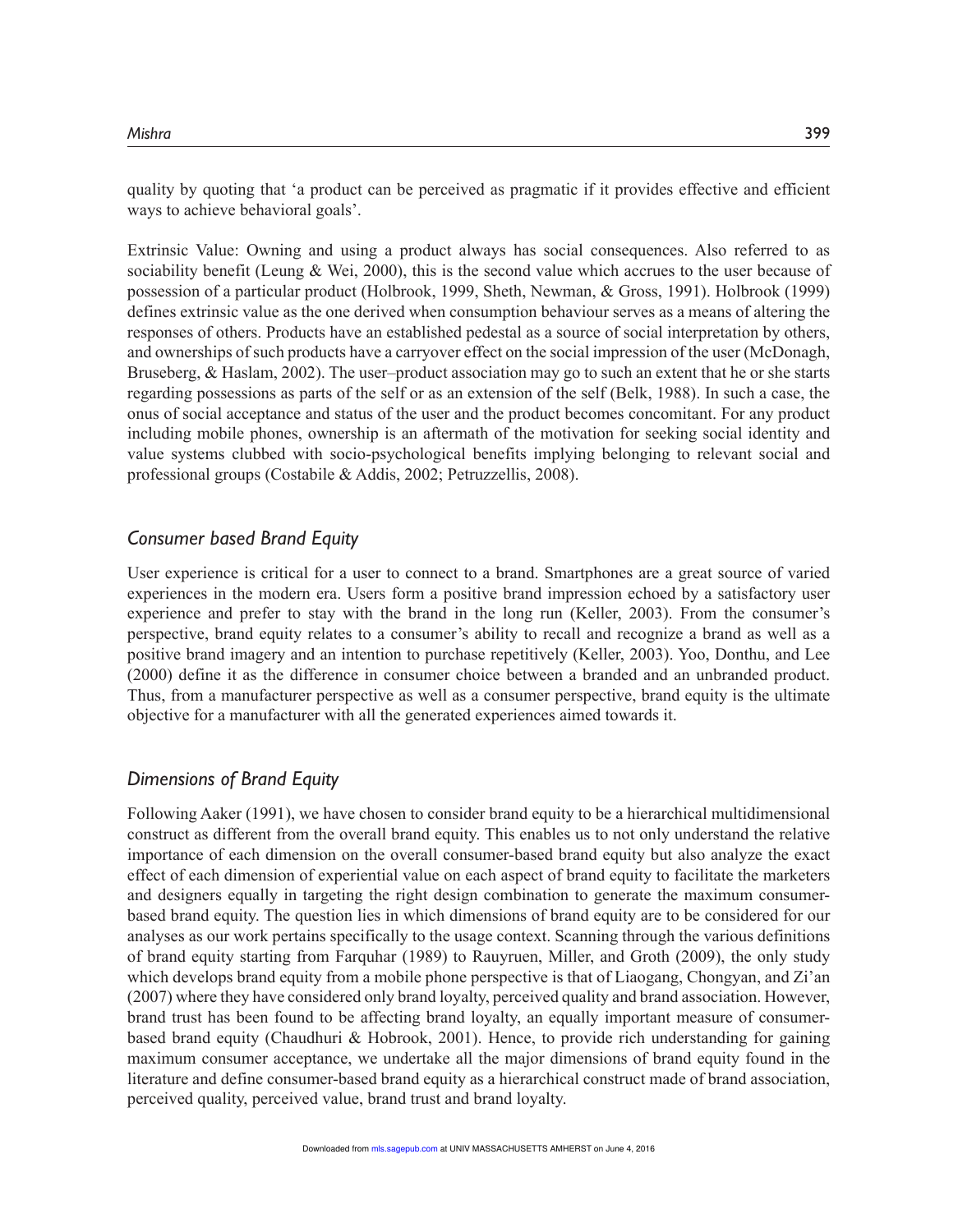#### *Hypotheses Development*

Experience with a product and its brand has a significant relation to brand equity. The relation between brand equity and consumer experience has been well established, both in a product and service context (Biedenbach & Marell, 2010; Brakus, Schmitt, & Zarantonello, 2009; Ferguson, Paulin, & Bergeron, 2010; Helkkula & Kelleher, 2010). However, not only are the definitions of brand equity in each of the works separate but also the definition of experience defined differently. Intrinsic consumption value of the product enables the user to consume a product in the most suitable way as per his or her needs and, thus, should create an association of the user with the brand of the product. Kuhn, Alpert, and Pope (2008) found this exactly when they reported intrinsic functional value as a major contributor to the brand association, in line with Keller's (1993) definition. In Holbrook's framework, economic value is intertwined with the overall utility value derived from product consumption. The interrelationship between functional value and perceived value is, thus, clearly present. This work proposes the direction of the model to start with the product and ends with the brand implications for the manufacturer. With this logic, it is expected that there is a positive effect of intrinsic consumption value on the perceived value. Ben-Bassat, Meyer, & Tractinsky (2006) have also elaborated the effect of intrinsic functional value on the perceived value for the user. Hassenzahl (2004) postulates that products, as a means to an end, make us interpret them as more usable if they help us achieve the goals. The sense of goal achievement, in turn, increases the perceived value of it in our opinion.

Keller and Lehmann (2003) opine that social approval, as a determinant of extrinsic value, is also an important driver of building brand equity by generating brand meaning for the consumer. Extrinsic value, thus, is deemed pertinent for a positive brand association. This is because if the design of a phone enhances the social status of the consumer, he or she is bound to develop a long-term relation with the brand. Further, literature on luxury brands points to how social status derived from the brands are reflective of their refined and superior quality, warranting the price premium they command over other brands (O'Cass & Frost, 2002). This is because users looking for social status prefer buying brands which they perceive to be having lower variation in quality and higher in performance.

A major underpinning of the brand trust theory lies in how the product is perceived by others within a community, family or peers. Usage of the product by others or a perception that the product is acceptable in society increases brand trust in the eyes of the consumer. Consumers develop trust in a brand only if they sincerely believe that the brand organization will leave no stone unturned in helping the consumer in case he or she lands into trouble (Ashley & Leonard, 2009). Superior brands excel on this dimension. They are no doubt pricier than the competitors around them but command respect in the society and, thus, are able to build significant trust on the part of the users (Chaudhuri & Holbrook, 2001).The theory on brand trust also entails the capability of a product to perform its intended function well and be highly capable in its functions so as to ensure the satisfaction of consumer's needs as well as keeping promises. From this vantage point, brand trust is related to the ease of use of the product so that the consumer does not feel betrayed and trust can thus be developed by delivering usable product offering at a great functional value (Keller, 1993).

With this discussion, we postulate the following hypotheses:

- H1: Intrinsic value positively affects brand association.
- H2: Intrinsic value positively affects the perceived value of the brand.
- H3: Intrinsic value positively affects brand trust.
- H4: Extrinsic value positively affects brand association.
- H5: Extrinsic value positively affects perceived quality of the brand.
- H6: Extrinsic value positively affects brand trust.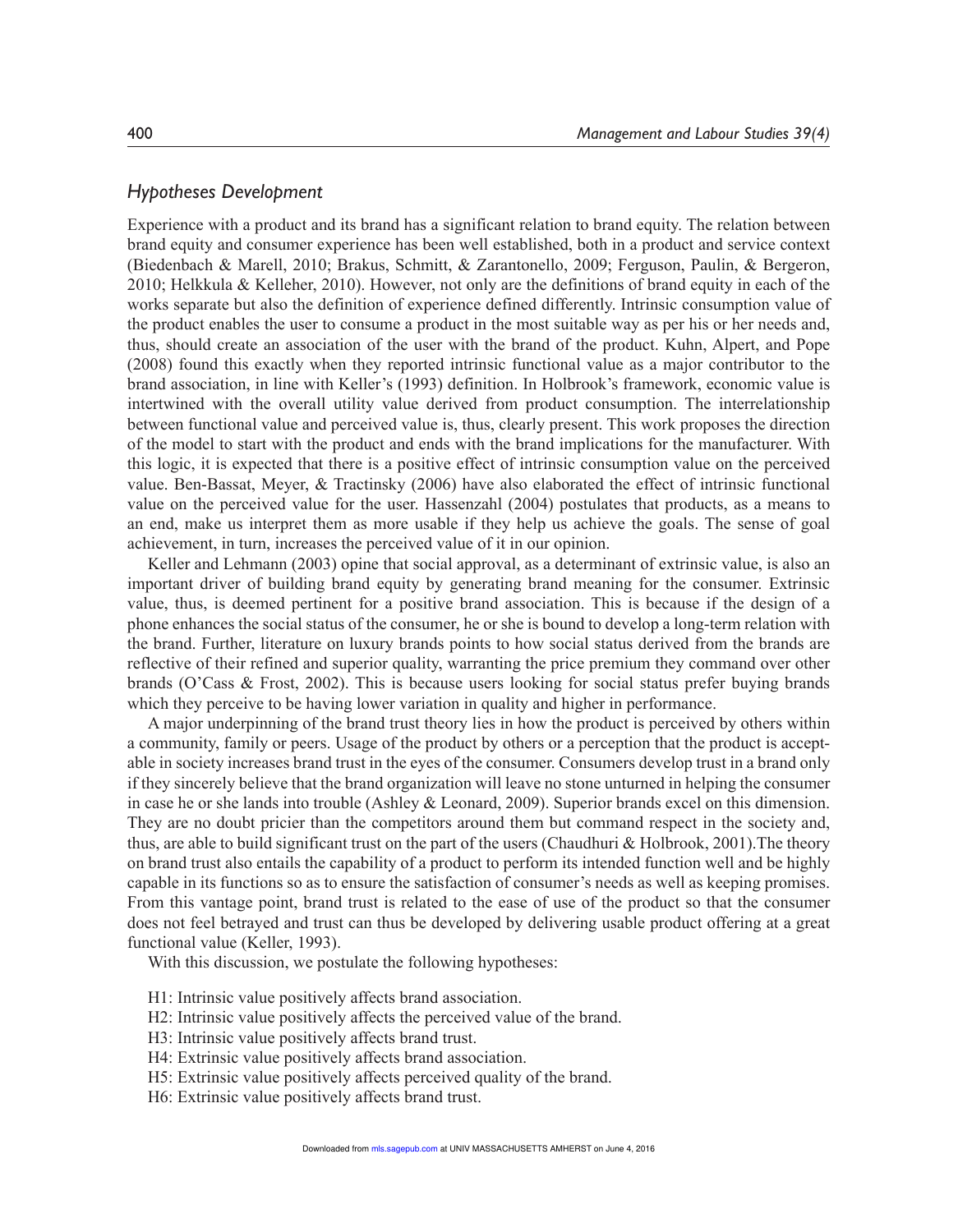# *Hierarchical Creation of Brand Loyalty and Overall Consumer-Based Brand Equity*

According to Pitta et al. (2006), in a perfect world, trust is unnecessary; but in the real world, it reduced the perceived risk by decreasing the possibility of incurring a loss. As a result, Rauyruen, Miller and Groth (2007) argued that in order to gain the loyalty of customers, one must first gain their trust, have a positive association and believe in the value and quality propositions. In other words, only when a brand scores high on brand association, perceived value, perceived quality and brand trust can it expect to evoke a high level of loyalty from the user. Furthermore, based on the commitment–trust theory of relationship marketing (Morgan & Hunt, 1994), brand trust had been recognized as a prominent variable leading to long-term relationships with customers, which is defined by brand loyalty (Chiou & Droge, 2006; Matzler Grabner-Kräuter & Bidmon, 2008; Sichtmann, 2007). Hence, it is well established in the literature that brand trust leads to brand loyalty and we hypothesize it as follows:

- H7: Brand association positively affects brand loyalty.
- H8: Perceived quality positively affects brand loyalty.
- H9: Perceived value positively affects brand loyalty.
- H10: Brand trust positively affects brand loyalty.

Yoo et al. (2000, 2001) conceptualized brand equity as a construct that is separate from the dimensions of brand equity. The significance of segmenting the contributing elements of brand equity lies in the ability to not only understand the levers of brand equity but more importantly in the optimum allocation of resources across the organization to enhance the brand equity. Therefore, we conceptualize consumerbased brand equity as a separate construct. Pappu and Quester (2008) have established how brand loyalty feeds into the overall brand equity. Thus, we propose the following hypothesis:

H11: Brand loyalty positively affects the overall consumer-based brand equity.

Figure 1 depicts the final model to be tested.



**Source:** Author's own.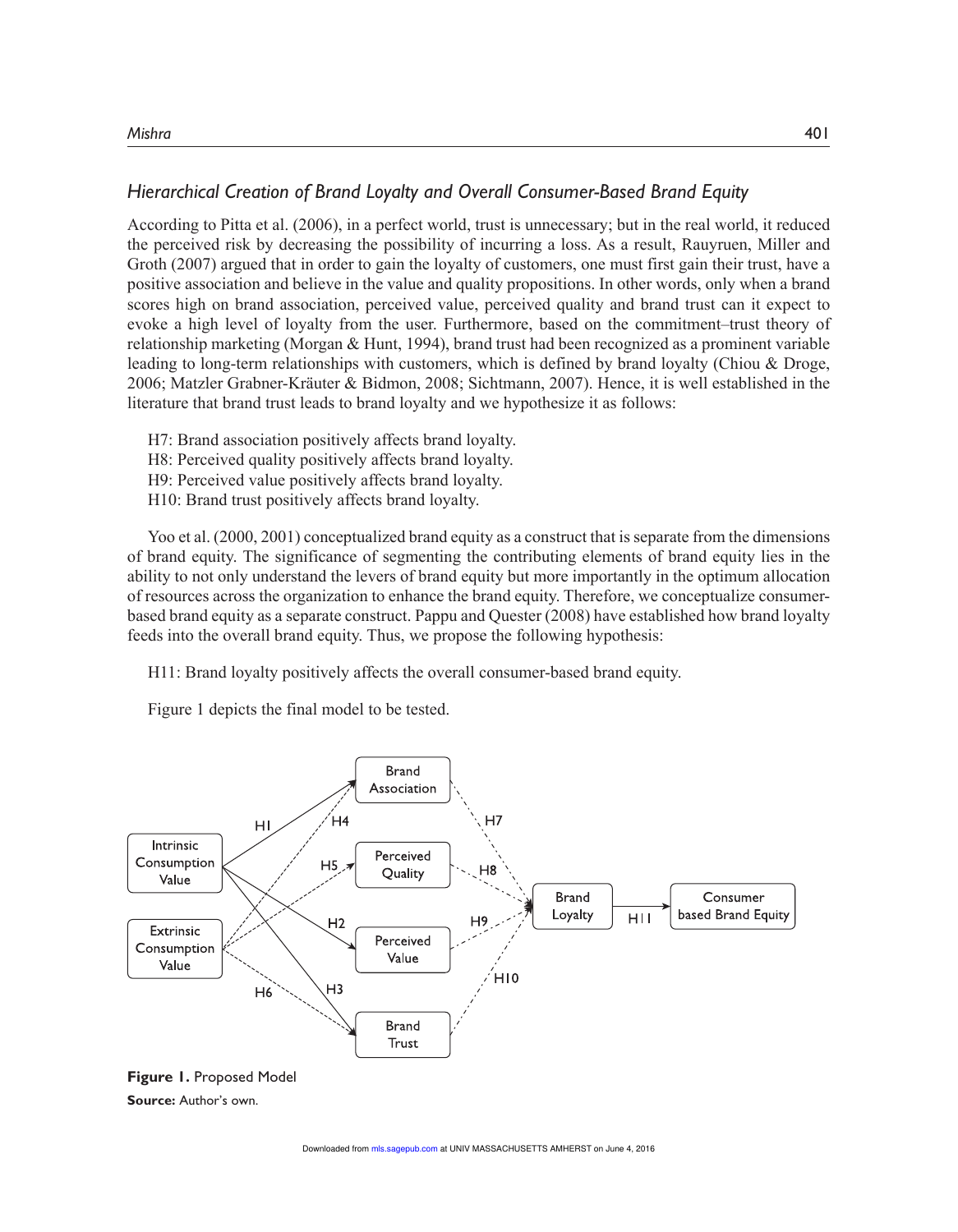# **Research Methodology**

### *Measurement of Constructs*

For the purpose of this study, all standard scales were used. For measuring intrinsic consumption value, the scale for system usability was used for comprehensive measurement. Since external consumption value implies social consequences, the scale for social value was used. For components of brand equity, readily available scales developed were used. Table 1 highlights the standardized scales tweaked for the context of smartphones.

| Construct<br>(Code)/Type | Item<br>Code    | Item Description                                    | Scale Source                  |
|--------------------------|-----------------|-----------------------------------------------------|-------------------------------|
| Internal                 | IVI.            | I use this phone frequently                         | <b>System Usability Scale</b> |
| Consumption              | IV2             | I find the mobile simple to use                     | (Brooke, 1986)                |
| Value                    | IV3             | I can accomplish the task more quickly using my     |                               |
|                          |                 | phone                                               |                               |
|                          | IV4             | I frequently need the help of an expert to be able  |                               |
|                          |                 | to use this phone completely*                       |                               |
|                          | IV <sub>5</sub> | I find the functions of this phone well integrated  |                               |
|                          | IV <sub>6</sub> | I feel there is too much inconsistency in the phone |                               |
|                          |                 | functions*                                          |                               |
|                          | IV7             | I find this phone easy to learn                     |                               |
|                          | IV <sub>8</sub> | I find this phone awkward to use*                   |                               |
|                          | IV <sub>9</sub> | I feel very confident using the mobile              |                               |
|                          | IV10            | I needed to learn a lot of things before I started  |                               |
|                          |                 | using this phone*                                   |                               |
| External                 | EV I            | This mobile makes me feel acceptable in a group     | Sweeney and Soutar (2001)     |
| Consumption              | EV <sub>2</sub> | This mobile improves the way I am perceived         |                               |
| Value                    | EV3             | This mobile makes a good impression on other        |                               |
|                          |                 | people                                              |                               |
|                          | EV <sub>4</sub> | This mobile enhances my social status               |                               |
| <b>Brand</b>             | <b>BAI</b>      | I can recognize this brand's phone among other      | Yoo and Donthu (2001)         |
| Association              |                 | competing brands.                                   |                               |
|                          | BA <sub>2</sub> | Some characteristics of this brand's phone come     |                               |
|                          |                 | to my mind quickly.                                 |                               |
|                          | BA3             | I can quickly recall the symbol or logo of this     |                               |
|                          |                 | brand's phone                                       |                               |
|                          | BA4             | I have difficulty in imagining this brand's phone   |                               |
|                          |                 | in my mind.                                         |                               |
| Perceived                | POI             | What I get from this phone is worth the cost.       | Netemeyer et al. (2004)       |
| Quality                  | PQ <sub>2</sub> | All things considered (price, time, and effort),    |                               |
|                          |                 | this phone is not a good choice.                    |                               |
|                          | PQ3             | Compared to other phones, this phone provides       |                               |
|                          |                 | a good value for money.                             |                               |
|                          | PQ4             | When I am using this phone, I feel I am not getting |                               |
|                          |                 | my money's worth.                                   |                               |

#### **Table 1.** Items for Measuring Various Constructs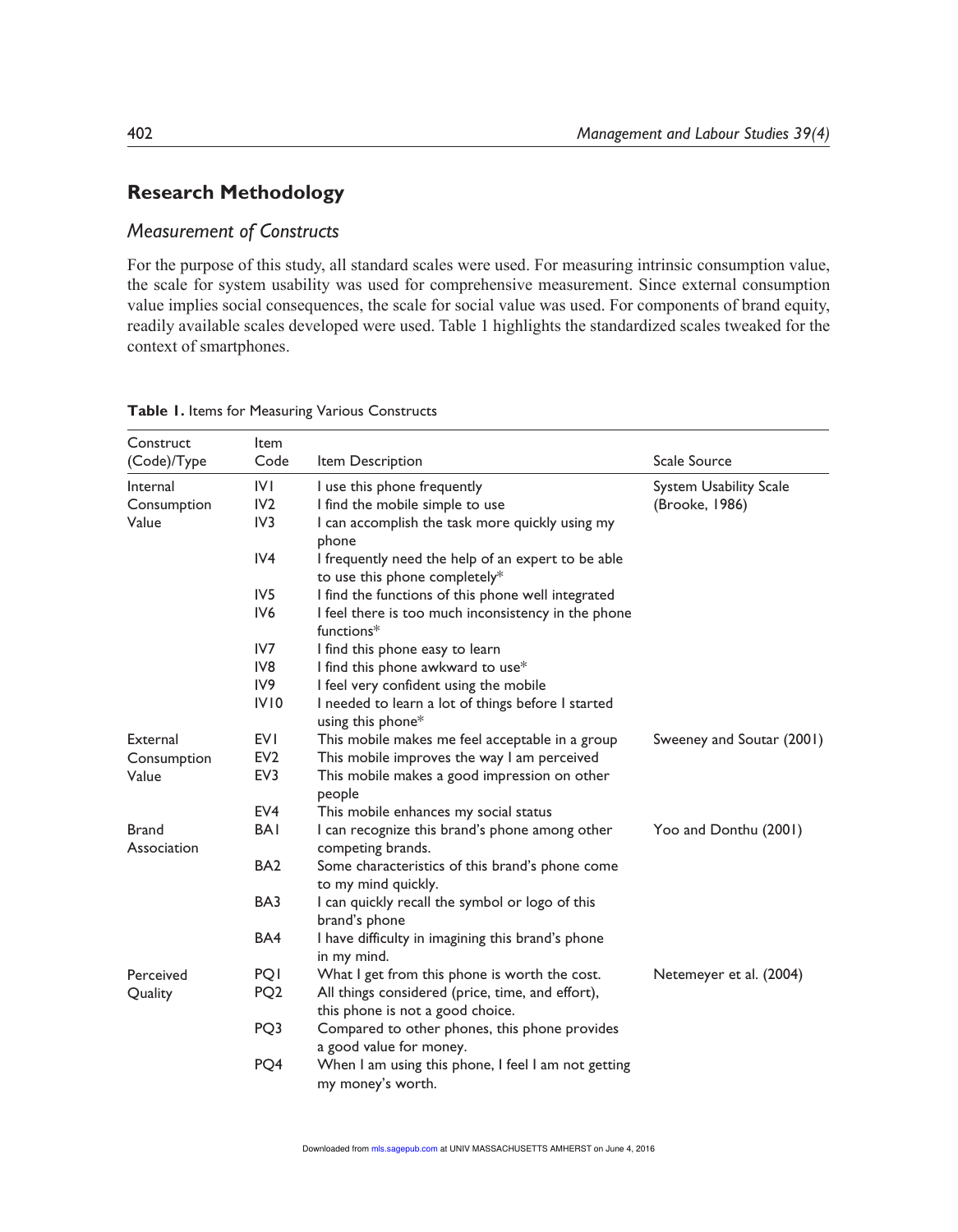| Construct              | <b>Item</b>     |                                                                            |                          |  |  |  |  |  |  |
|------------------------|-----------------|----------------------------------------------------------------------------|--------------------------|--|--|--|--|--|--|
| (Code)/Type            | Code            | Item Description                                                           | Scale Source             |  |  |  |  |  |  |
| <b>Perceived Value</b> | <b>PVI</b>      | What I get from this phone is worth the cost.                              |                          |  |  |  |  |  |  |
|                        | PV <sub>2</sub> | Compared to other phones, this phone provides                              |                          |  |  |  |  |  |  |
|                        |                 | a good value for money.                                                    |                          |  |  |  |  |  |  |
|                        | PV3             | All things considered (price, time, and effort),                           |                          |  |  |  |  |  |  |
|                        |                 | this phone is not a good choice.                                           |                          |  |  |  |  |  |  |
|                        | PV <sub>4</sub> | When I am using this phone, I feel I am not getting                        |                          |  |  |  |  |  |  |
|                        |                 | my money's worth.                                                          |                          |  |  |  |  |  |  |
| <b>Brand Trust</b>     | <b>BTI</b>      | This mobile brand offers products with constant                            | Delgado-Ballester (2001) |  |  |  |  |  |  |
|                        |                 | quality levels                                                             |                          |  |  |  |  |  |  |
|                        | BT <sub>2</sub> | The mobile brand helps me solve any problem                                |                          |  |  |  |  |  |  |
|                        |                 | I may have with the phone                                                  |                          |  |  |  |  |  |  |
|                        | BT <sub>3</sub> | The mobile brand offers me new products that                               |                          |  |  |  |  |  |  |
|                        |                 | I may need                                                                 |                          |  |  |  |  |  |  |
|                        | BT4             | The mobile brand is trustworthy                                            |                          |  |  |  |  |  |  |
|                        | BT <sub>5</sub> | The mobile brand values me as a consumer                                   |                          |  |  |  |  |  |  |
|                        | BT6             | The mobile brand offers me advices on how to                               |                          |  |  |  |  |  |  |
|                        |                 | make most of its phone                                                     |                          |  |  |  |  |  |  |
| <b>Brand Loyalty</b>   | <b>BLI</b>      | I consider myself loyal to this phone brand                                | Delgado-Ballester (2004) |  |  |  |  |  |  |
|                        | BL <sub>2</sub> | I am willing to pay more for this mobile brand than                        |                          |  |  |  |  |  |  |
|                        |                 | for others in the market                                                   |                          |  |  |  |  |  |  |
|                        | BL <sub>3</sub> | I will buy this mobile brand from another store if it's                    |                          |  |  |  |  |  |  |
|                        |                 | not available at one store                                                 |                          |  |  |  |  |  |  |
|                        | BL <sub>4</sub> | I will recommend others to buy this mobile brand                           |                          |  |  |  |  |  |  |
| <b>Brand Equity</b>    | <b>BEI</b>      | It makes sense to choose phone of this brand instead Yoo and Donthu (2001) |                          |  |  |  |  |  |  |
|                        |                 | of any other, even if they are the same.                                   |                          |  |  |  |  |  |  |
|                        | BE <sub>2</sub> | Even if another phone has the same features as this                        |                          |  |  |  |  |  |  |
|                        |                 | brand's phone, I would prefer to choose this one.                          |                          |  |  |  |  |  |  |
|                        | BE3             | If there is another brand's phone as good as this one,                     |                          |  |  |  |  |  |  |
|                        |                 | I prefer to choose this phone.                                             |                          |  |  |  |  |  |  |
|                        | BE4             | If another brand's phone is not different from this one                    |                          |  |  |  |  |  |  |
|                        |                 | in any way, it seems smarter to choose this phone.                         |                          |  |  |  |  |  |  |

**Source:** Author's own.

**Notes:** All the items were measured on a five point 'Agree/Disagree' Likert scale.

### *Data Collection and Analysis*

Facebook advertisement was used as a source of data collection as 93 per cent of the smartphone owners in India are active on Facebook. Thus, it provides a ready access to the targeted population in a random manner. We planted a Facebook ad with a link to our online questionnaire promising goodies (a smartphone from a leading manufacturer) to one random respondent. This Facebook advertisement ran for 4 months targeting approximately 30 million smartphone owners. At the end of the campaign, 22,376 people saw the ad out of which 802 people filled the questionnaire; 68 of them were incomplete resulting in a total of 744 filled questionnaires.

Initially, exploratory factor analysis(EFA) was conducted to understand the emerging factor structure. EFA was followed by confirmatory factor analysis (CFA) and path analysis of the hypothesized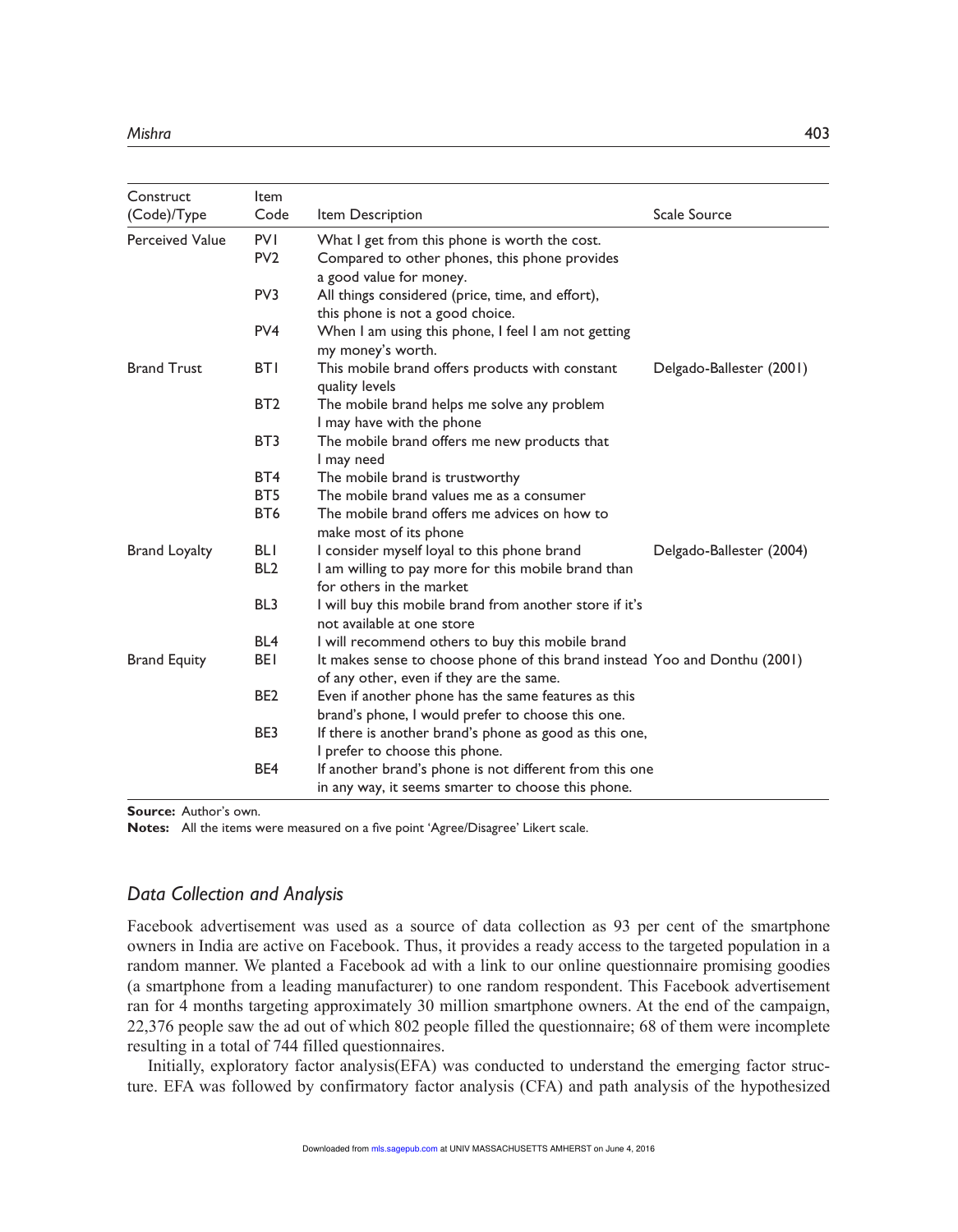relationships using structural equation modelling (SEM). Items with loadings lower than 0.32 and having significant cross-loadings were dropped from further analysis (Costello & Osborne, 2005; Tabachnick & Fidell, 2007). Tests of reliability and validity were established as per the norms. Finally, in path analysis, the strength of relationships between the constructs was tested with their values and significance.

### **Results**

The EFA seemed satisfactory with Kaiser–Meyer–Olkin (KMO) at 0.91, suggesting sufficient sample size, and Bartlett's test of sphericity reported with Chi-square value of 1730 ( $p = 0.000$ ). The factor structure was obtained by applying Varimax rotation in the EFA and cutoff for eigen values as 1. A total of eight factors were extracted as expected on the lines of eight reflective dimensions conceptualized above. Table 2 depicts the results of EFA and CFA analyses. None of the communalities for factors was less than 0.2 with the highest communality at 0.82 and the lowest at 0.54 (Tabachnick & Fidell, 2007). The factor loadings for each variable for each of the reflective measure from the EFA and that obtained from the CFA using AMOS are highlighted in Table 2.

| Analysis ->                                              |                 |                 |                   |                          | EFA             |                    |               |              |                 |                 |                   |                          | <b>CFA</b>      |                    |               |                     |
|----------------------------------------------------------|-----------------|-----------------|-------------------|--------------------------|-----------------|--------------------|---------------|--------------|-----------------|-----------------|-------------------|--------------------------|-----------------|--------------------|---------------|---------------------|
| Item                                                     | Intrinsic Value | Extrinsic Value | Perceived Quality | <b>Brand Association</b> | Perceived Value | <b>Brand Trust</b> | Brand Loyalty | Brand Equity | Intrinsic Value | Extrinsic Value | Perceived Quality | <b>Brand Association</b> | Perceived Value | <b>Brand Trust</b> | Brand Loyalty | <b>Brand Equity</b> |
| $\ensuremath{\mathsf{IV}}\xspace\ensuremath{\mathsf{I}}$ | 0.74            |                 |                   |                          |                 |                    |               |              | 0.59            |                 |                   |                          |                 |                    |               |                     |
| IV <sub>2</sub>                                          | 0.84            |                 |                   |                          |                 |                    |               |              | 0.80            |                 |                   |                          |                 |                    |               |                     |
| IV3                                                      | 0.59            |                 |                   |                          |                 |                    |               |              | 0.72            |                 |                   |                          |                 |                    |               |                     |
| IV4                                                      | 0.46            |                 |                   |                          |                 |                    |               |              | 0.42            |                 |                   |                          |                 |                    |               |                     |
| IV5                                                      | 0.47            |                 |                   |                          |                 |                    |               |              | 0.78            |                 |                   |                          |                 |                    |               |                     |
| IV <sub>6</sub>                                          | 0.04            |                 |                   |                          |                 |                    |               |              | <b>NA</b>       |                 |                   |                          |                 |                    |               |                     |
| $IV7$                                                    | 0.69            |                 |                   |                          |                 |                    |               |              | 0.75            |                 |                   |                          |                 |                    |               |                     |
| IV <sub>8</sub>                                          | 0.14            |                 |                   |                          |                 |                    |               |              | <b>NA</b>       |                 |                   |                          |                 |                    |               |                     |
| IV9                                                      | 0.47            |                 |                   |                          |                 |                    |               |              | 0.79            |                 |                   |                          |                 |                    |               |                     |
| IV10                                                     | 0.04            |                 |                   |                          |                 |                    |               |              | <b>NA</b>       |                 |                   |                          |                 |                    |               |                     |
| <b>EVI</b>                                               |                 | 0.78            |                   |                          |                 |                    |               |              |                 | 0.87            |                   |                          |                 |                    |               |                     |
| EV <sub>2</sub>                                          |                 | 0.85            |                   |                          |                 |                    |               |              |                 | 0.91            |                   |                          |                 |                    |               |                     |
| EV3                                                      |                 | 0.85            |                   |                          |                 |                    |               |              |                 | 0.92            |                   |                          |                 |                    |               |                     |
| EV4                                                      |                 | 0.82            |                   |                          |                 |                    |               |              |                 | 0.91            |                   |                          |                 |                    |               |                     |
| <b>PQI</b>                                               |                 |                 | 0.36              |                          |                 |                    |               |              |                 |                 | <b>NA</b>         |                          |                 |                    |               |                     |
| PQ <sub>2</sub>                                          |                 |                 | 0.60              |                          |                 |                    |               |              |                 |                 | 0.91              |                          |                 |                    |               |                     |
| PQ3                                                      |                 |                 | 0.53              |                          |                 |                    |               |              |                 |                 | 0.91              |                          |                 |                    |               |                     |
| PQ4                                                      |                 |                 | 0.52              |                          |                 |                    |               |              |                 |                 | 0.88              |                          |                 |                    |               |                     |

**Table 2.** EFA and CFA Results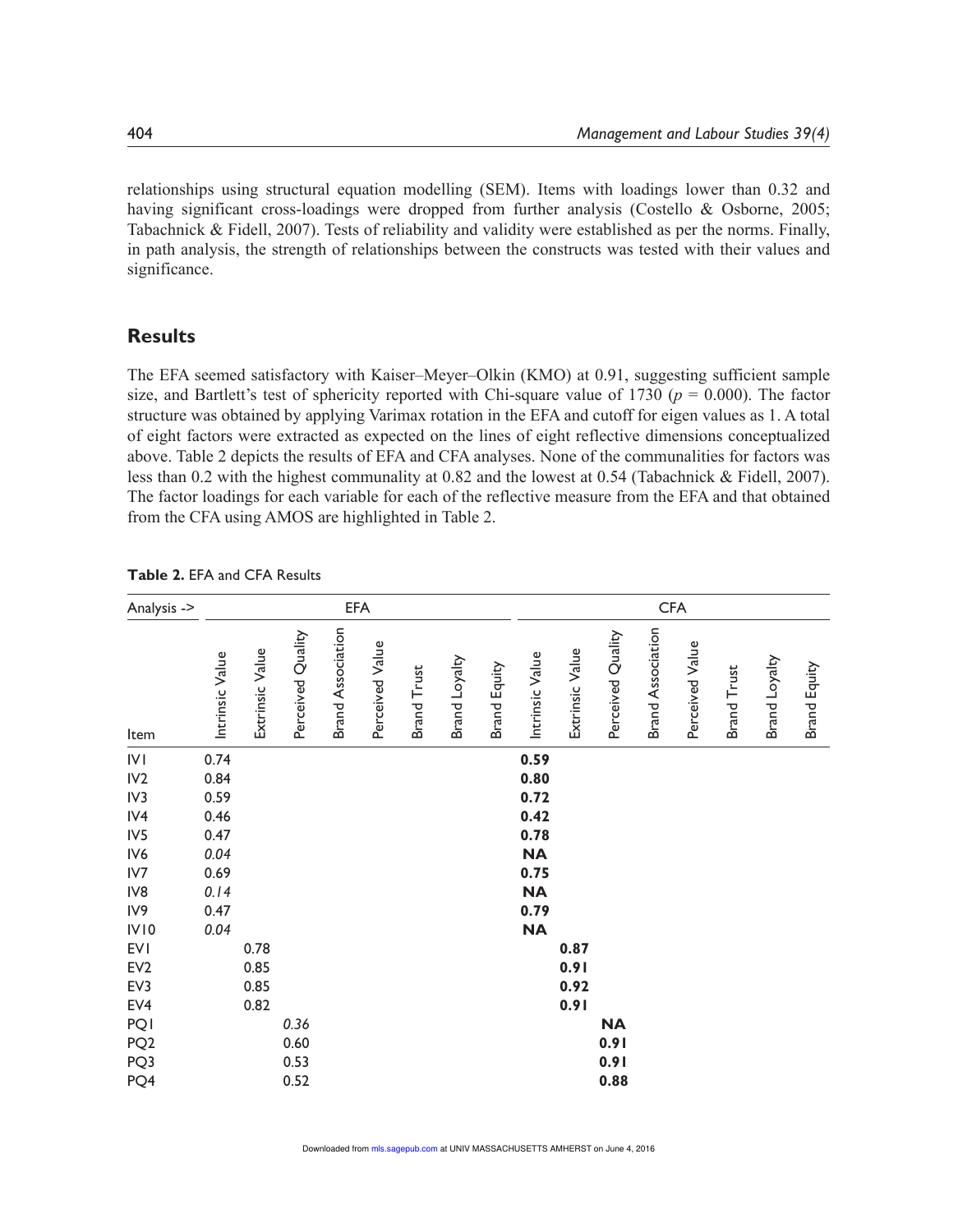| Analysis ->     |                 |                 |                   |                          | EFA             |                    |               |              |                 |                 |                   |                          | $\mathsf{CFA}$  |                    |               |                     |
|-----------------|-----------------|-----------------|-------------------|--------------------------|-----------------|--------------------|---------------|--------------|-----------------|-----------------|-------------------|--------------------------|-----------------|--------------------|---------------|---------------------|
| Item            | Intrinsic Value | Extrinsic Value | Perceived Quality | <b>Brand Association</b> | Perceived Value | <b>Brand Trust</b> | Brand Loyalty | Brand Equity | Intrinsic Value | Extrinsic Value | Perceived Quality | <b>Brand Association</b> | Perceived Value | <b>Brand Trust</b> | Brand Loyalty | <b>Brand Equity</b> |
| BAI             |                 |                 |                   | 0.73                     |                 |                    |               |              |                 |                 |                   | 0.82                     |                 |                    |               |                     |
| BA <sub>2</sub> |                 |                 |                   | 0.71                     |                 |                    |               |              |                 |                 |                   | 0.82                     |                 |                    |               |                     |
| BA3             |                 |                 |                   | 0.65                     |                 |                    |               |              |                 |                 |                   | 0.84                     |                 |                    |               |                     |
| BA4             |                 |                 |                   | 0.40                     |                 |                    |               |              |                 |                 |                   | 0.60                     |                 |                    |               |                     |
| <b>PVI</b>      |                 |                 |                   |                          | 0.67            |                    |               |              |                 |                 |                   |                          | 0.86            |                    |               |                     |
| PV <sub>2</sub> |                 |                 |                   |                          | 0.64            |                    |               |              |                 |                 |                   |                          | 0.89            |                    |               |                     |
| PV3             |                 |                 |                   |                          | 0.73            |                    |               |              |                 |                 |                   |                          | 0.66            |                    |               |                     |
| PV4             |                 |                 |                   |                          | 0.72            |                    |               |              |                 |                 |                   |                          | 0.75            |                    |               |                     |
| BTI             |                 |                 |                   |                          |                 | 0.21               |               |              |                 |                 |                   |                          |                 | <b>NA</b>          |               |                     |
| BT <sub>2</sub> |                 |                 |                   |                          |                 | 0.64               |               |              |                 |                 |                   |                          |                 | 0.85               |               |                     |
| BT3             |                 |                 |                   |                          |                 | 0.69               |               |              |                 |                 |                   |                          |                 | 0.73               |               |                     |
| BT4             |                 |                 |                   |                          |                 | 0.74               |               |              |                 |                 |                   |                          |                 | 0.85               |               |                     |
| BT5             |                 |                 |                   |                          |                 | 0.70               |               |              |                 |                 |                   |                          |                 | 0.90               |               |                     |
| BT6             |                 |                 |                   |                          |                 | 0.66               |               |              |                 |                 |                   |                          |                 | 0.85               |               |                     |
| BLI             |                 |                 |                   |                          |                 |                    | 0.44          |              |                 |                 |                   |                          |                 |                    | 0.84          |                     |
| BL <sub>2</sub> |                 |                 |                   |                          |                 |                    | 0.51          |              |                 |                 |                   |                          |                 |                    | 0.78          |                     |
| BL3             |                 |                 |                   |                          |                 |                    | 0.56          |              |                 |                 |                   |                          |                 |                    | 0.83          |                     |
| BL4             |                 |                 |                   |                          |                 |                    | 0.36          |              |                 |                 |                   |                          |                 |                    | 0.79          |                     |
| <b>BEI</b>      |                 |                 |                   |                          |                 |                    |               | 0.75         |                 |                 |                   |                          |                 |                    |               | 0.92                |
| BE <sub>2</sub> |                 |                 |                   |                          |                 |                    |               | 0.84         |                 |                 |                   |                          |                 |                    |               | 0.90                |
| BE3             |                 |                 |                   |                          |                 |                    |               | 0.74         |                 |                 |                   |                          |                 |                    |               | 0.91                |
| BE4             |                 |                 |                   |                          |                 |                    |               | 0.67         |                 |                 |                   |                          |                 |                    |               | 0.88                |

**Source:** Author's own.

**Note:** Values in italics in EFA were dropped for CFA. Bold values in CFA are significant at 99 per cent level.

#### *Reliability and Validity*

The composite reliability of the constructs obtained is 0.86 for IV, 0.95 for EV, 0.94 for perceived quality, 0.86 for brand association, 0.95 for perceived value, 0.92 for brand trust, 0.89 for brand loyalty and 0.95 for brand equity. Cronbach alpha values are also above 0.7 for all the five constructs as well as with values ranging from 0.78 to 0.93.

First, convergent validity is established with the factor loadings of each item to each construct above 0.4 (well above the threshold of 0.32 proposed by Tabachnick and Fidell (2007)). Second, the values of average variance extracted (AVE) for each of the constructs are above the cutoff value of 0.5 (Fornell & Larcker, 1981). For discriminant validity, Fornell and Larcker (1981) recommendations of AVE being higher than the squared correlations of that construct with others were followed.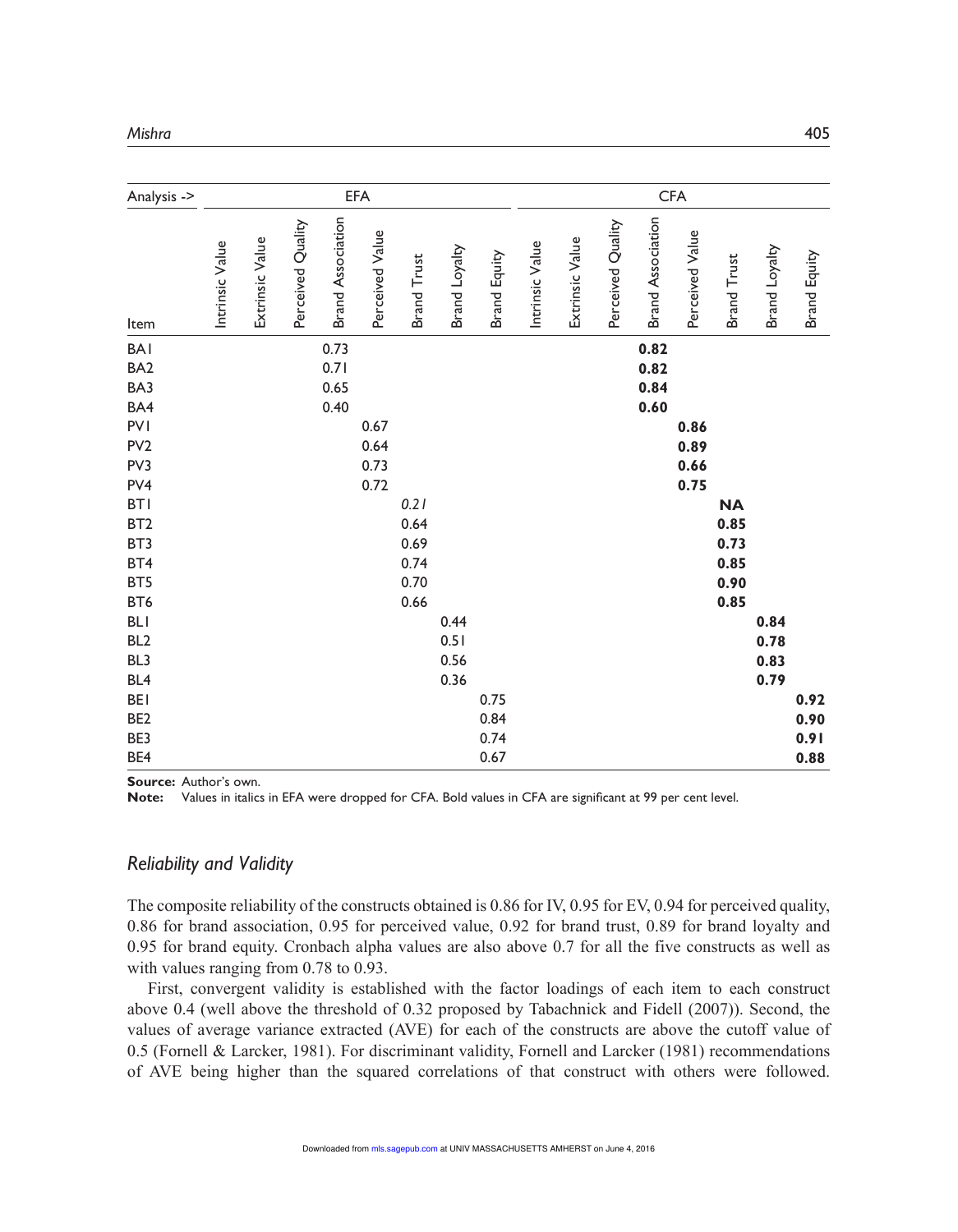| Constructs  | <b>USAV</b> | <b>SVAV</b> | <b>POAV</b> | <b>BAAV</b> | <b>PVAV</b> | <b>BTAV</b> | <b>BLAV</b> | <b>BEAV</b> |
|-------------|-------------|-------------|-------------|-------------|-------------|-------------|-------------|-------------|
| <b>USAV</b> | 0.50        |             |             |             |             |             |             |             |
| <b>SVAV</b> | 0.14        | 0.82        |             |             |             |             |             |             |
| <b>PUAV</b> | 0.44        | 0.46        | 0.82        |             |             |             |             |             |
| <b>BAAV</b> | 0.35        | 0.15        | 0.25        | 0.61        |             |             |             |             |
| <b>PVAV</b> | 0.28        | 0.15        | 0.27        | 0.19        | 0.63        |             |             | -           |
| <b>BTAV</b> | 0.15        | 0.35        | 0.33        | 0.15        | 0.23        | 0.70        |             |             |
| <b>BLAV</b> | 0.17        | 0.26        | 0.34        | 0.16        | 0.25        | 0.48        | 0.66        |             |
| <b>BEAV</b> | 0.16        | 0.24        | 0.27        | 0.16        | 0.27        | 0.45        | 0.58        | 0.81        |
|             |             |             |             |             |             |             |             |             |

**Table 3.** Discriminant Validity

**Source:** Author's own.

As depicted in Table 3, the AVE for each construct is indeed higher than the squared correlations. The diagonal in Table 3 represents the AVE values.

Further, the inter-construct correlation is significantly lower than 1.0, thus reinforcing the discriminant validity.

#### *Path Analysis*

The structural model was tested using path analysis in AMOS 4.0. Table 4 provides the strength of the relationships in the model. The constructs represent summated measures of the items shortlisted from the CFA above.

We have, thus, been able to establish all the hypotheses proposed except one. The model produces gross fit index (GFI) of 0.84, incremental fit index (IFI) of 0.83, comparative fit index (CFI) at 0.83 and normed fit index (NFI) at 0.81. The fit measures obtained were not very high but were satisfactory giving credence to our proposed model.

| Hypo            | Path                                            | Path Coefficient | Decision      |
|-----------------|-------------------------------------------------|------------------|---------------|
| H1              | Intrinsic Value $\rightarrow$ Brand Association | $0.534***$       | Supported     |
| H <sub>2</sub>  | Intrinsic Value $\rightarrow$ Perceived Value   | $0.542***$       | Supported     |
| H <sub>3</sub>  | Intrinsic Value $\rightarrow$ Brand Trust       | $0.172***$       | Supported     |
| H4              | Extrinsic Value $\rightarrow$ Brand Association | $0.156***$       | Supported     |
| H <sub>5</sub>  | Extrinsic Value $\rightarrow$ Perceived Quality | $0.513***$       | Supported     |
| H <sub>6</sub>  | Extrinsic Value $\rightarrow$ Brand Trust       | $0.525***$       | Supported     |
| H <sub>7</sub>  | Brand Association → Brand Loyalty               | 0.00             | Not Supported |
| H <sub>8</sub>  | Perceived Quality $\rightarrow$ Brand Loyalty   | $0.475***$       | Supported     |
| H <sub>9</sub>  | Perceived Value $\rightarrow$ Brand Loyalty     | $0.085**$        | Supported     |
| H <sub>10</sub> | Brand $Trust \rightarrow Brand$ Loyalty         | $0.413***$       | Supported     |
| HII             | Brand Loyalty $\rightarrow$ Brand Equity        | $0.729***$       | Supported     |

**Table 4.** Path Analysis

**Source:** Author's own.

**Notes:** \*\*\**p* < .01; \*\**p* < .05; \**p* < 0.10; Cons: consequent; PLS: Partial least squares; MLE: maximum likelihood estimation.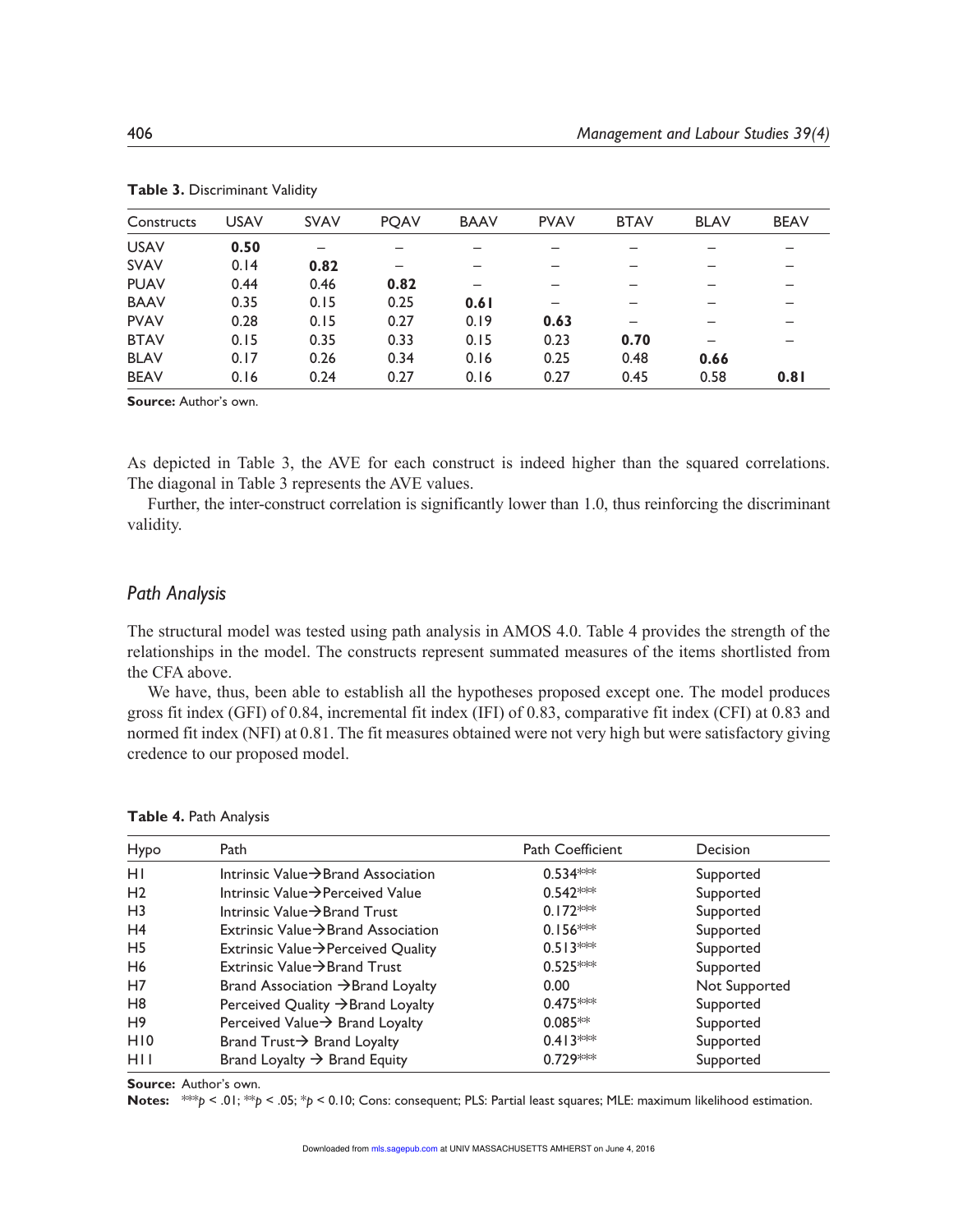### **Discussion**

Smartphone companies are fighting hard to create unique and positive user experiences for the consumer. This is done in an effort to habituate the user to the product interaction design, which ultimately leads to repeat purchase of the product of the same brand. Consumers are ready to pay even premium prices to obtain the product. Both these behaviours are signal of high consumer-based brand equity (Netemeyer et al., 2004). In a novel approach, this study aimed to empirically establish relationship between user experience and consumer-based brand equity by considering the subdimensions of each based on established frameworks. We found that intrinsic consumption value of a product has positive influence on brand association, perceived value and brand trust. The inherent meaning is that as consumers find a product more useful and easy to use, the brand gets impinged in their minds which is enough for them to have a positive brand imagery (Keller, 2003). Further, with higher usefulness, consumers find their money well spent on the brand with enhanced trust. We also found that social implications of the smartphone, measured through extrinsic consumption value, also have a great effect on brand association, perceived quality and brand trust. Consumers just cannot forget the brand that gave them social recognition. It further enhances the trust in the brand as a common denominator for social acceptance. In a usage condition, this process of generation of brand equity happens stage by stage. Initially, experience is formed sequentially where intrinsic and extrinsic consumption values lead to consumer happiness with the product. Following this happiness, the consumer starts getting attached to the brand and the different stages of brand equity follow until the consumer becomes completely loyal to the brand. This is supported by strong relation between the different stages of experience and brand loyalty. This loyalty, in turn, enhances the overall consumer-based brand equity.

#### **Contributions**

This work offers some unique contributions that are both theoretical and managerial. The empirical model presents a unique way of defining consumption experience using the extrinsic and intrinsic value paradigm, as proposed by Holbrook (1999). The framework helps capture both aspects of consumption experience, with one experienced in a private setting and the other experienced with respect to others. Though Holbrook's framework has been referred extensively, this article, in all probability, presents a unique way of empirically measuring the two. Another contribution of the article lies in examining the effect of consumption experience with consumer-based brand equity. The article presents a unique way in which the dichotomous user experiences have an impact on the individual components of brand equity which then sequentially affect brand loyalty and in turn enhances the overall consumerbased brand equity. While various works have studied consumer-based brand equity in different ways, this work examines the individual effect of the different components of brand equity on brand loyalty, a sparsely researched area.

Another contribution lies in the form of extendibility of the model to other product categories. The scales used are established ones and thus can easily be adapted for other interactive products like automobiles, microwave, refrigerator, etc. The effort can establish the validity of the model to other relevant categories which can be a future endeavour.

For managers, findings of this study will not only give an understanding of how well the two are linked but also how to tweak user experience by way of one of the components to achieve higher brand equity.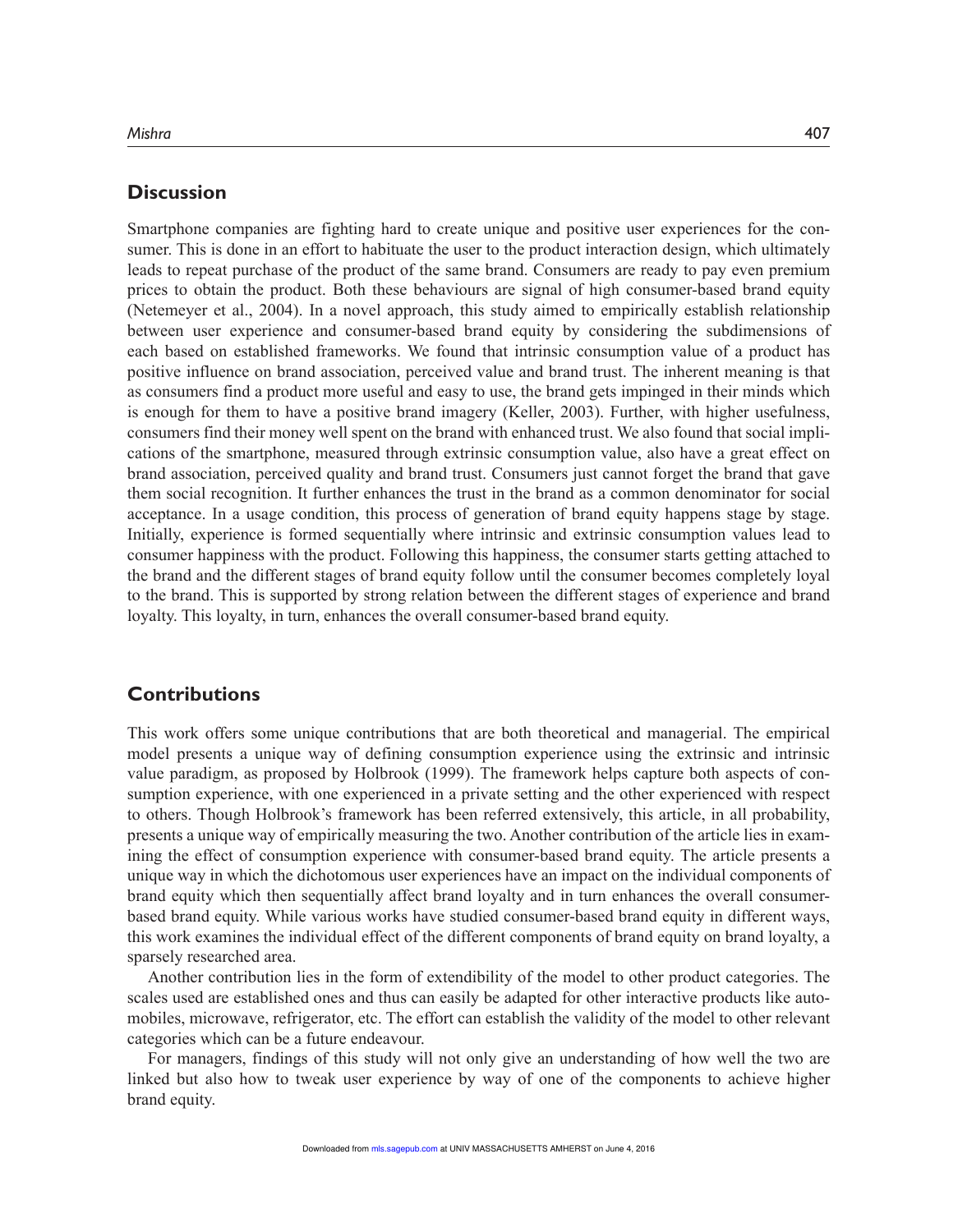### **Limitations and Future Directions**

The work does have some limitations. First, brand equity of a product is also determined by the marketing efforts of the same organization as well as by the offerings and marketing efforts of the competitors (Ailawadi et al., 2003). We have not factored these parameters into the model and they can also be analyzed for their effects on brand equity. Second, generalizability of the model can be tested across different product categories, which have different configuration of each consumption value. Therefore, while the constructs in the work were developed from a smartphone perspective, the definition and measurement of consumption values may change for other similar categories. Third, the study used online data collection. Literature mentions that offline and online data collection methods have different pros and cons and are complementary to each other. We recommend a mixed-method approach to data collection to ratify this model.

#### **References**

Aaker, D.A. (1991). *Managing brand Eequity*. New York: The Free Press.

- ———. (1996). Measuring brand equity across products and markets. *California Management Review*, *38*(3), 102–120.
- Ailawadi, K.L., Lehmann, D.R., & Neslin, S.A. (2003). Revenue premium as an outcome measure of brand equity. *Journal of Marketing*, *67*(4), 1–17.
- Ashley, C., & Leonard, H.A. (2009). Betrayed by the buzz? Covert content and consumer–brand relationships. *Journal of Public Policy & Marketing*, *28*(2), 212–220.
- Belk, R.W. (1988). Possessions and the extended Sself. *Journal of Consumer Research*, *15*(2), 139–168.
- Ben-Bassat, T., Meyer, J., & Tractinsky, N. (2006). Economic and Ssubjective Mmeasures of the perceived value of aesthetics and usability. *ACM Transactions on Computer-Human Interaction*, *13*(2), 210–234.
- Bettman, J.R. (1979). *Information processing theory of consumer choice*. London: Addison–Wesley Publishing Company.
- Biedenbach, G., & Marell, A. (2010). The impact of customer experience on brand equity in a business-to-business services setting. *Journal of Brand Management*, *17*(6), 446–458.
- Boztepe, S. (2003). The notion of value and design. *Journal of Asian Design International Conference*, *1*(10),  $1 - 10$ .
- Brakus, J.J., Schmitt, B.H., & Zarantonello, L. (2009). Brand experience: What is it? How is it measured? Does it affect loyalty? *Journal of Marketing*, *73*(3), 52–68.
- Brooke, J. (1986). SUS–A quick and dirty usability scale. *Usability evaluation in industry*, 189–194.
- Chaudhuri, A., & Holbrook, M.B. (2001). The chain of effects from brand trust and brand affect to brand performance: The role of brand Loyalty. *Journal of Marketing*, *65*(2), 81–93.
- Costabile, M., & Addis, M. (2002). Mobile communication. *Successi di marketing nelle telcomunicazioni mobile in Italia*, Il Sole, 24, Milan.
- Costello, A.B., & Osborne, J.W. (2005). Best practices in exploratory factor analysis: Four recommendations for getting the most from your analysis. *Practical Assessment Research and Evaluation*, 2005; *10*(7). Retrieved from *pareonline.net/getvn.asp*, *10*, 7. http://pareonline.net/getvn.asp?v=10&n=7.
- Crilly, N., Moultrie, J., & Clarkson, P.J. (2004). Seeing things: consumer response to the visual domain in product design. *Design Studies*, *25*(6), 547–577.
- Davis, F.D. (1989). Perceived usefulness, perceived ease of use, and user acceptance of information technology. *MIS Quarterly*, *13*(3), 319–339.
- Delgado–Ballester, E., & Munuera–Alemán, J.L. (2005). Does brand trust matter to brand equity? *Journal of Product & Brand Management*, *14*(3), 187–196.

Dess, G., Lumpkin, G.T., & Eisner, A.B. (2006). *Strategic management: Text and cases*. New York: McGraw-Hill. Farquhar, P.H. (1989). Managing Bbrand Eequity. *Marketing Research*, *1*(3), 24–33.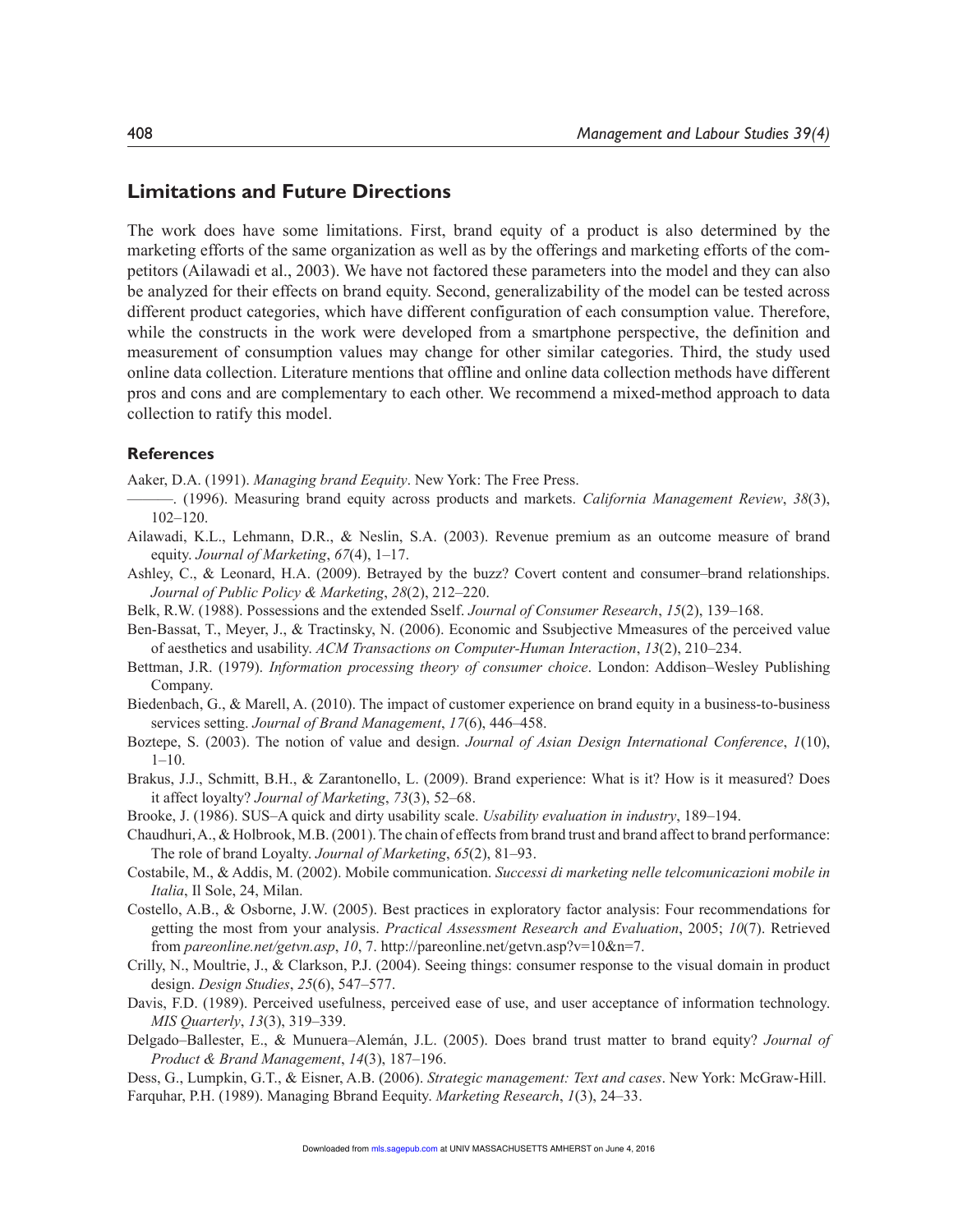- Ferguson, R.J., Paulin, M., & Bergeron, J. (2010). Customer sociability and the total service experience: Antecedents of positive word-of-mouth intentions. *Journal of Service Management*, *21*(1), 25–44.
- Fornell, C., & Larcker, D.F. (1981). Structural equation models with unobservable variables and measurement error: Algebra and statistics. *Journal of Marketing Research*, *18*(1), 382–388.
- Gutman, J., (1982). A means-end chain model based on consumer categorization processes. *Journal of Marketing*, *46*(2), 60–72.
- Hazzssenzahl, M. (2004). The interplay of beauty, goodness, and usability in interactive products. *Human Computer Interaction*, *19*(4), 319–349.
- Helkkula, A., & Kelleher, C. (2010). Circularity of customer service experience and customer perceived value. *Journal of Customer Behavior*, *9*(1), 37–53.
- Holbrook, M.B. (1994). The nature of customer value: An axiology of services in the consumption experience. In R. Rust and R.L. Oliver (Eds), *Service quality: New directions in theory and practice* (p. 21). Thousand Oaks: SAGE Publications.

———. (1999). *Consumer value: A framework for analysis and research*. Sussex: Psychology Press.

- Hu, L.T., & Bentler, P.M. (1999). Cutoff criteria for fit indexes in covariance structure analysis: Conventional criteria versus new alternatives. *Structural Equation Modeling: A Multidisciplinary Journal*, *6*(1), 1–55.
- Igbaria, M., Guimaraes, T., & Davis, G.B. (1995). Testing the determinants of microcomputer usage via a structural equation model. *Journal of Management Information Systems*, *11*(4), 87–114.
- Igbaria, M., Parasuraman, S., & Baroudi, J.J. (1996). A motivational model of microcomputer usage. *Journal of management information systems*, *13*(1), 127–143.
- Jordan, P.W., (1998). Human factors for pleasure in product use. *Applied Ergonomics*, *29*(1), 25–33.
- Keller, K.L. (1993). Conceptualizing, measuring, managing customer–Based brand equity. *The Journal of Marketing*, *57*(1), 1–22.
- ———. (1998). *Strategic brand management: Building, measuring, and managing brand equity*. Upper Saddle River, NJ: Prentice Hall.
- ———. (2003). Brand synthesis: The multidimensionality of brand knowledge. *Journal of Consumer Research*, *29*(4), 595–600.
- Keller, K.L., & Lehmann, D.R. (2003). How do brands create value? *Marketing Management*, *12*(3), 26–31.
- Kim, J., & Moon, J.Y. (1998). Designing towards emotional usability in customer interfaces—trustworthiness of cyber-banking system interfaces. *Interacting with computers*, *10*(1), 1–29.
- Kuhn, K.L., Alpert, F., & Pope, N.K. (2008). An application of Keller's brand equity model in a B2B context. *Qualitative Market Research: An International Journal*, *11*(1), 40–58.
- Lassar, W., Mittal, B., & Sharma, A. (1995). Measuring customer-based brand equity. *Journal of Consumer Marketing*, *12*(4), 11–19.
- Leung, L. & Wei, R. (2000). More than just talk on the move: uses and gratifications of the cellular phone. *Journalism and Mass Communication Quarterly*, *77*(2), 308–21.
- Liaogang, H., Chongyan, G., & Zi'an, L. (2007). Customer-based brand equity and improvement strategy for mobile phone brands: Foreign versus local in the Chinese Market. *International Management Review*, *3*(3), 76–83.
- Mathwick, C., Malhotra, N., & Rigdon, E. (2001). Experiential value: Conceptualization, measurement and application in the catalog and Internet shopping environment. *Journal of Retailing*, *77*(1), 39–56.
- McDonagh, D., Bruseberg, A., & Haslam, C. (2002). Visual product evaluation: exploring users' emotional relationships with products. *Applied Ergonomics*, *33*(3), 231–240.
- Morgan, R.M., & Hunt, S.D. (1994). The commitment-trust theory of relationship marketing. *Journal of Marketing*, *58*(3), 20–38.
- Netemeyer, R.G., Krishnan, B., Pullig, C., Wang, G., Yagci, M., Dean, D., Ricks, J., & Wirth, F. (2004). Developing and validating measures of facets of customer-based brand equity. *Journal of Business Research*, *57*(2), 209–224.

Norman, D.A. (1988). *The design of everyday things.* Boston: The MIT Press.

O'Cass, A., & Frost, H. (2002). Status brands: examining the effects of non-product-related brand associations on status and conspicuous consumption. *Journal of Product & Brand Management*, *11*(2), 67–88.